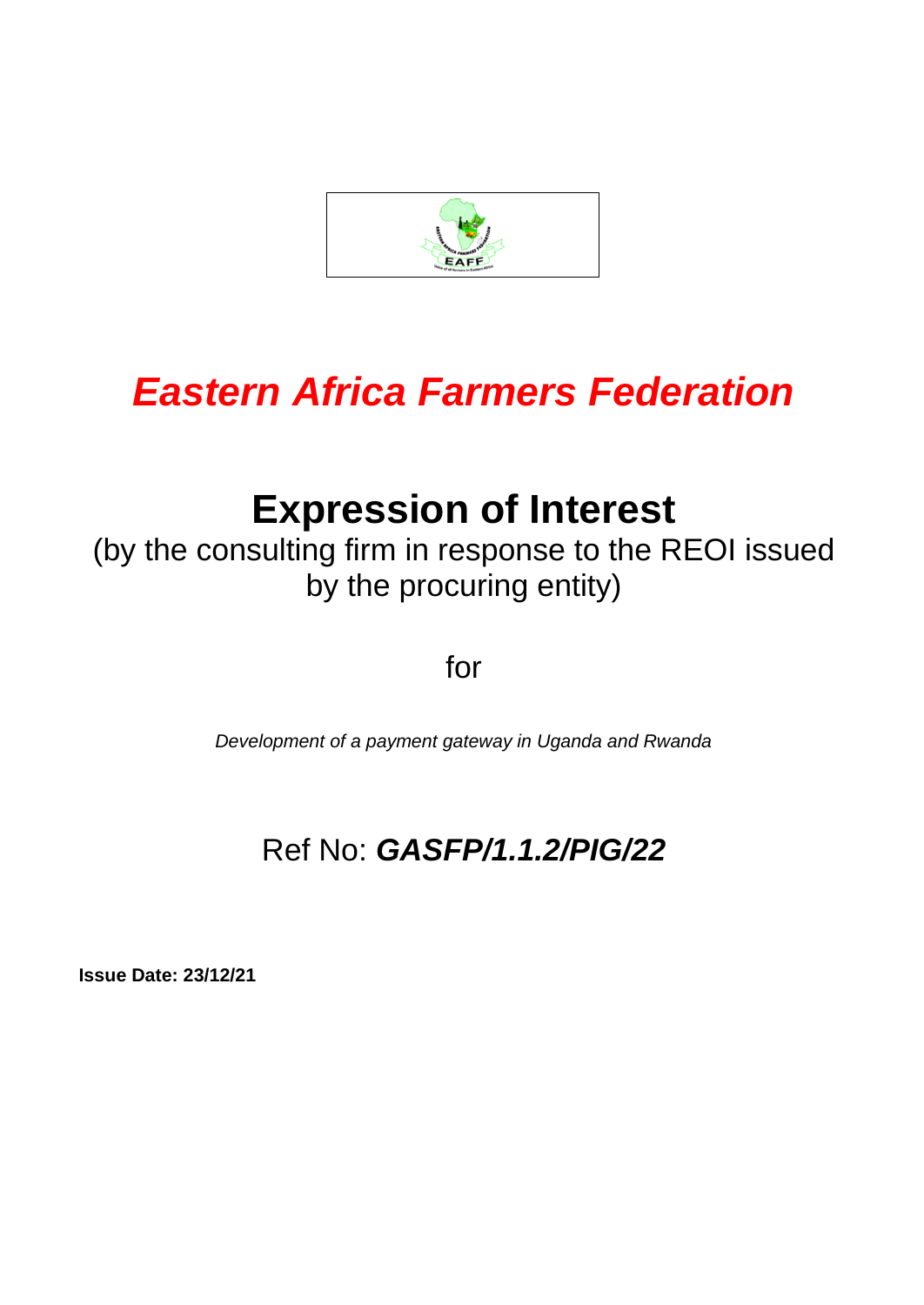## **ANNEX 1 PRELIMINARY TERMS OF REFERENCE**

### **Consulting Services for Development of a payment gateway in Uganda and Rwanda**

### **Terms of Reference (TOR)**

*Development of a payment gateway in Uganda and Rwanda*

#### **1. Client**

The client for this assignment is Eastern Africa Farmers Federation (EAFF)

#### **2. Country background**

The launch of mobile money across East Africa has been instrumental in driving formal financial inclusion, and thus poverty reduction, throughout the region. The substantial growth in formal financial inclusion over the past decade has been driven by mobile financial services.

In Rwanda, formal financial inclusion has increased from 21% in 2006 to 68% in 2016, of which only 26% of the population use commercial banks, compared to 60% of the population that use mobile financial services.

In Uganda, formal financial inclusion has increased from 21% in 2006 to 58% in 2018, of which only 11% of the population use commercial banks, compared to 56% of the population that use mobile financial services.

This context informs e-GRANARY's decision to develop a payment gateway that will enable digital payments for all the farmers on the plaform.

#### **3. Background on project**

EAFF with the support of key partners, founded a mobile platform called e-GRANARY. The platform is outfitted with numerous features destined to help connect smallholder farmers to markets, secure access to quality certified seeds and finance to fund their activities.

The overall intention of the GASFP MMI project is to scale out e-GRANARY's innovative ICT mobile technology to facilitate product aggregation, provide timely weather and extension advice, digitize and deliver different loan products to farmers and allow for close monitoring of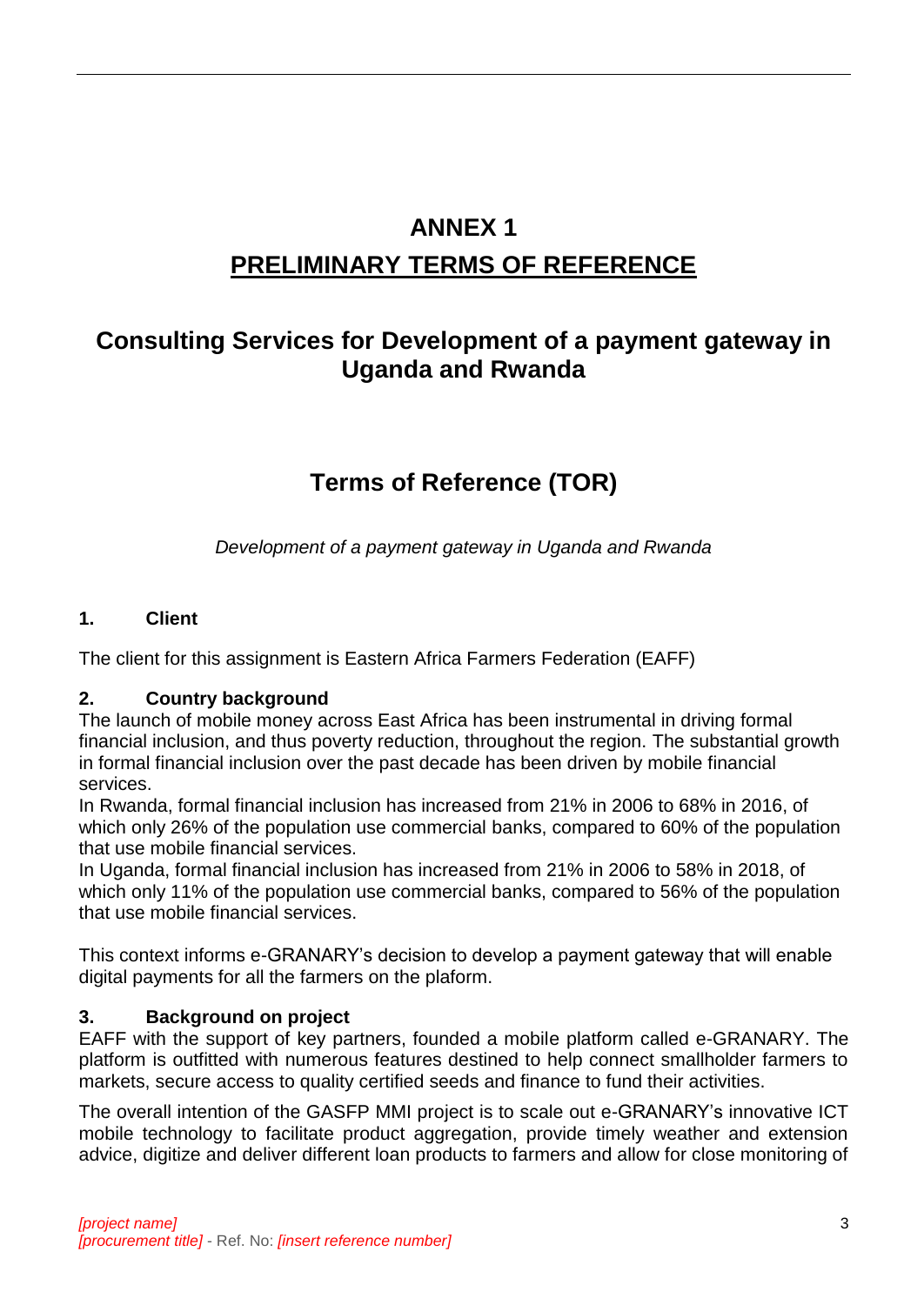agricultural campaigns. It is in line with EAFF new strategic plan 2020-2028; whose major thrust for EAFF is for commercially viable smallholder farming units. *Project components:*

Component 1: Access to Services: Registration campaign, platform establishment, partnership development, roll out of products. Specifically, this component wants to achieve:

Component 2: Capacity Building and Knowledge Management**:** 

#### **4. Background of the assignment**

Digital payments in the agricultural last mile benefit farmers and other agricultural actors.

- Increased financial inclusion: Farmers will have greater access to formal financial services through mobile money and other financial service provider (FSPs),5 and will be able to build up a financial footprint and history.time and cost savings:
- Farmers will receive payments faster and at a lower cost. Digital payments are also more secure, allowing multiple real-time transfers to farmers in different locations.
- Efficient cash management: Mobile money keeps farmers' cash secure and could deter them from spending cash as they receive it.
- Accountability and transparency: Mobile money can minimise the risks of using cash, such as theft and fraud, while enabling low-cost, transparent and traceable transactions with smallholder farmers.
- Wider access to the financial ecosystem: Digital payments open access to use cases such as bill and merchant payments, and other financial services, such as credit and microinsurance.
- Economic identity and credit scoring: Mobile money account data, together with agricultural and non-agricultural data, can be used to create a farmer economic identity. AgriTechs can either perform credit scoring for FSPs or share data with FSPs for the latter to generate farmer credit scores.

#### **5. Overall objectives**

The Project Goal is to improve the income and living standards of participating e-Granary smallholder farmers in Tanzania, Uganda and Rwanda.

The Project Development Objective is to increase productivity and profitability of participating E-Granary farmers.

### **Anticipated project outcomes include:**

- o E-granary platform will be working with 50,000 smallholder farmers registered onto the e-Granary;
- o Smallholders will have increased market access 22,000 MT of product worth >7M USD sold on the market by smallholder farmers;
- o Smallholders will have increased access to financial services 16,700 small holder farmers receive credit on their mobile phones;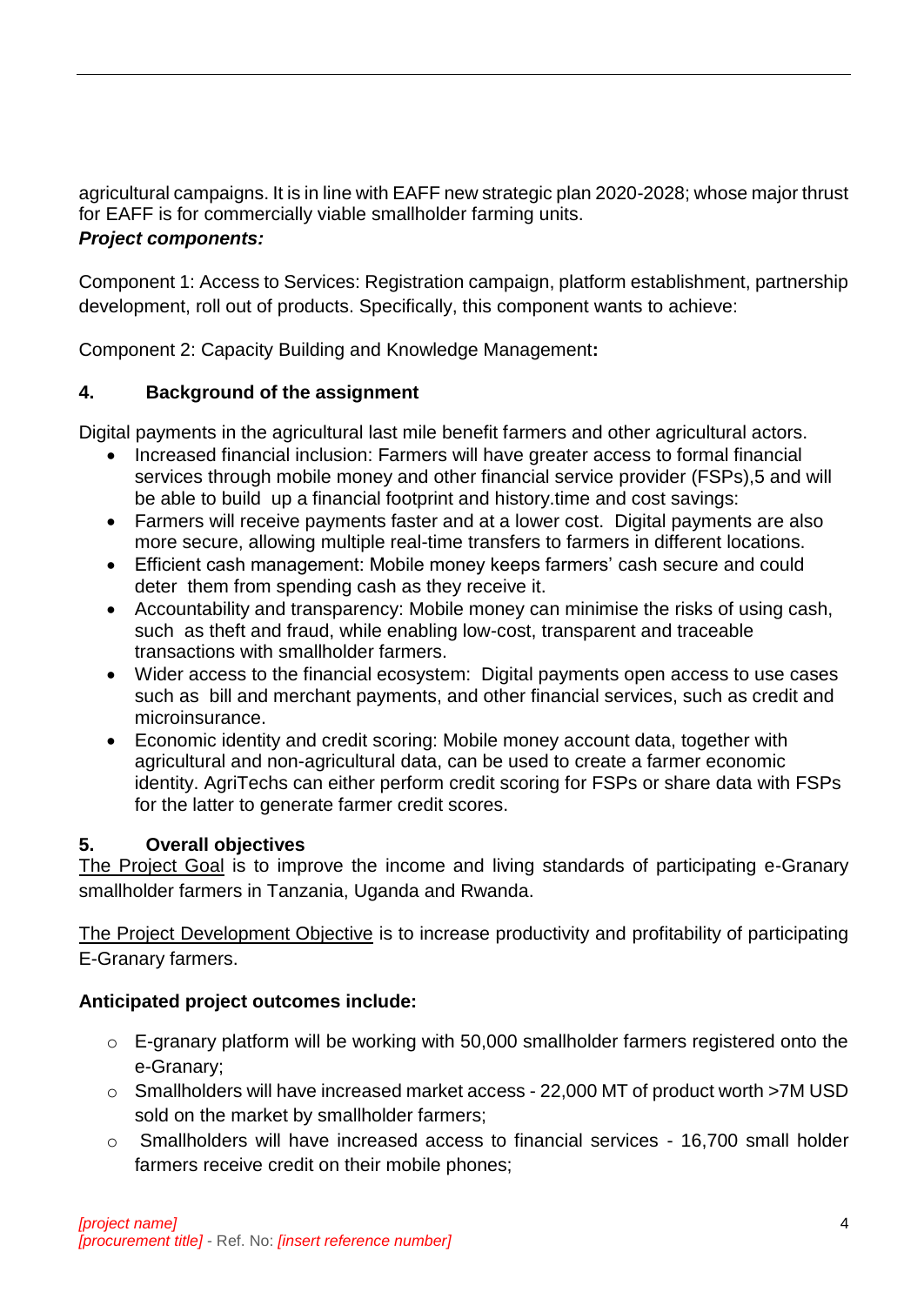o Smallholders will have increased access to extension services - 22,000 small holder farmers' access agriculture extension services via mobile phones.

#### **6. Objectives of the assignment**

The objective is to implement e-GRANARY's overall payments gateway integration strategy for Uganda and Rwanda. This includes everything from designing and development, testing and the execution of the whole payment gateway processes from disbursement of funds to farmers and vice versa plus the training and managing of the payment gateways processes.

#### **7. Scope of work**

Brief scope of work:

- White labelling of the Payment gateway
- e-GRANARY intends to select Internet Payment Gateway Service Provider for providing Integration and Implementation of Electronic Payment Services for collection of fees for Membership, bulk payments, and any other services offered by the Organization through Mobile money, bank transfers, Credit cards/ Debit cards etc.
- Vendor provides technical help as and when required for integration of payment gateway API with e-GRANARY's application system without any charges.
- Vendor provides training for integration for a period of at least 1-2 week to the 5 or more designated officer/s of e-GRANARY and EAFF. The vendor shall also provide adequate training for installation and maintenance of any software required for this project to e-GRANARY official onsite without any charges.
- Vendor provides all the material / document along with the technical support person for onsite support if required without any charges.
- The support engineer/officer also coordinates with the e-GRANARY tech team for Integration, testing and using best practice and related issues and have to follow up with the service provider for troubleshooting and maintains the uptime without any charges.
- For the purpose of regulatory requirement/Court Cases, system generated reports/logs are provided as and when required.
- Vendor provides Test/UAT URL for testing/ user acceptance test of e-GRANARY's application.
- The Service Provider as an aggregator is required to provide the above services to facilitate electronic payment services. The Service Provider should directly have tie ups with Mobile money providers, Credit Card Payment Gateway(s) and respectively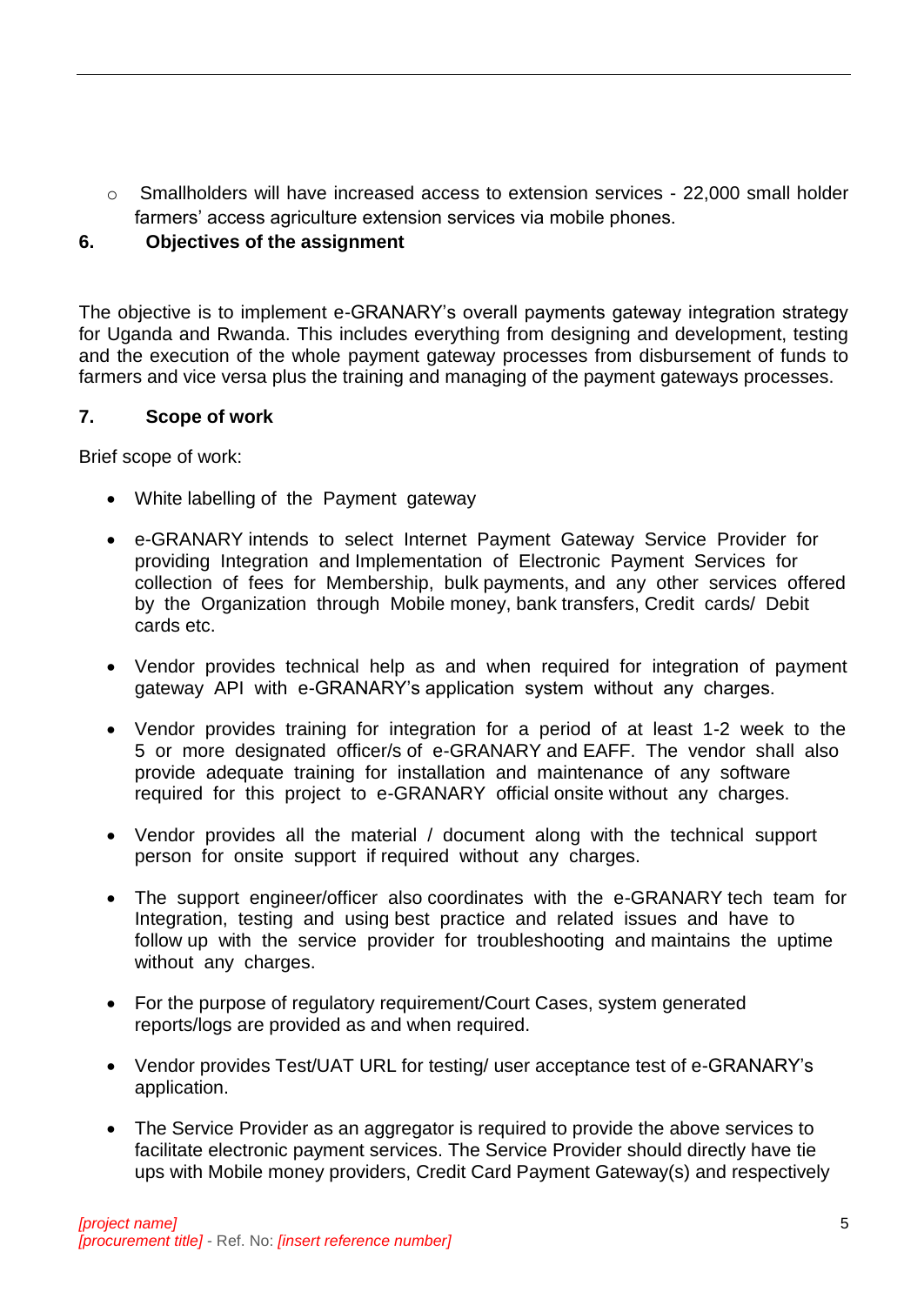with related banks for offering the above facilities. In terms of these arrangements the Service Provider's role is to maintain tie-ups, create interface with various, Telcos, Banks and manage the entire backend operations of such services. These include entering into agreements with banks / movement of data and reconciliation of such data against payments.

#### **Key features expected of payment gateway solution:**

- Fast transaction processing
- Flexible integration solution
- Multi-supportive payment mode
- Comprehensive transaction features
- Smooth and swift exchange of information

#### **8. Capacity building and transfer of knowledge**

Vendor shall organize for training as follows:

- i. 1-2 days user level training at office should be provided in batches during installation/configuration.
- ii. Hands on support to be provided to the users office for I week / Two cycle to the Users on use of the system/solution. This can be 1:1 training.
- iii. Minimum one trainer should be made available for hand holding i.e. on the job training period.
- iv. Vendor will provide Documentation to each participant (hardcopy and softcopy). Document should give illustration for each type of activity with issues and action steps.
- v. Training also includes Knowledge transfer to core team, engineers/operators and support personnel.
- vi. User training should include amongst other the following:
	- a. Features/Functionality available
	- b. Administration/Parameterization
	- c. Troubleshooting,
	- d. Interpretation of Reports/logs etc.
- 9. Reports and schedule of deliverables

#### Solution Deliverables:

- a) Service Provider should undertake comprehensive study on the services provided by E-GRANARY and develop backend integration for various modules. The interface shall provide data to E-GRANARY application to track the transaction from beginning to final status.
- b) Should, provide for money transmission channels involving;
	- a. Mobile money transactions.
	- b. Bank transactions.
- c) Solution must meet the following transaction categories;
	- a. Client to Business.
	- b. Business to Clients.
	- c. Business to Business.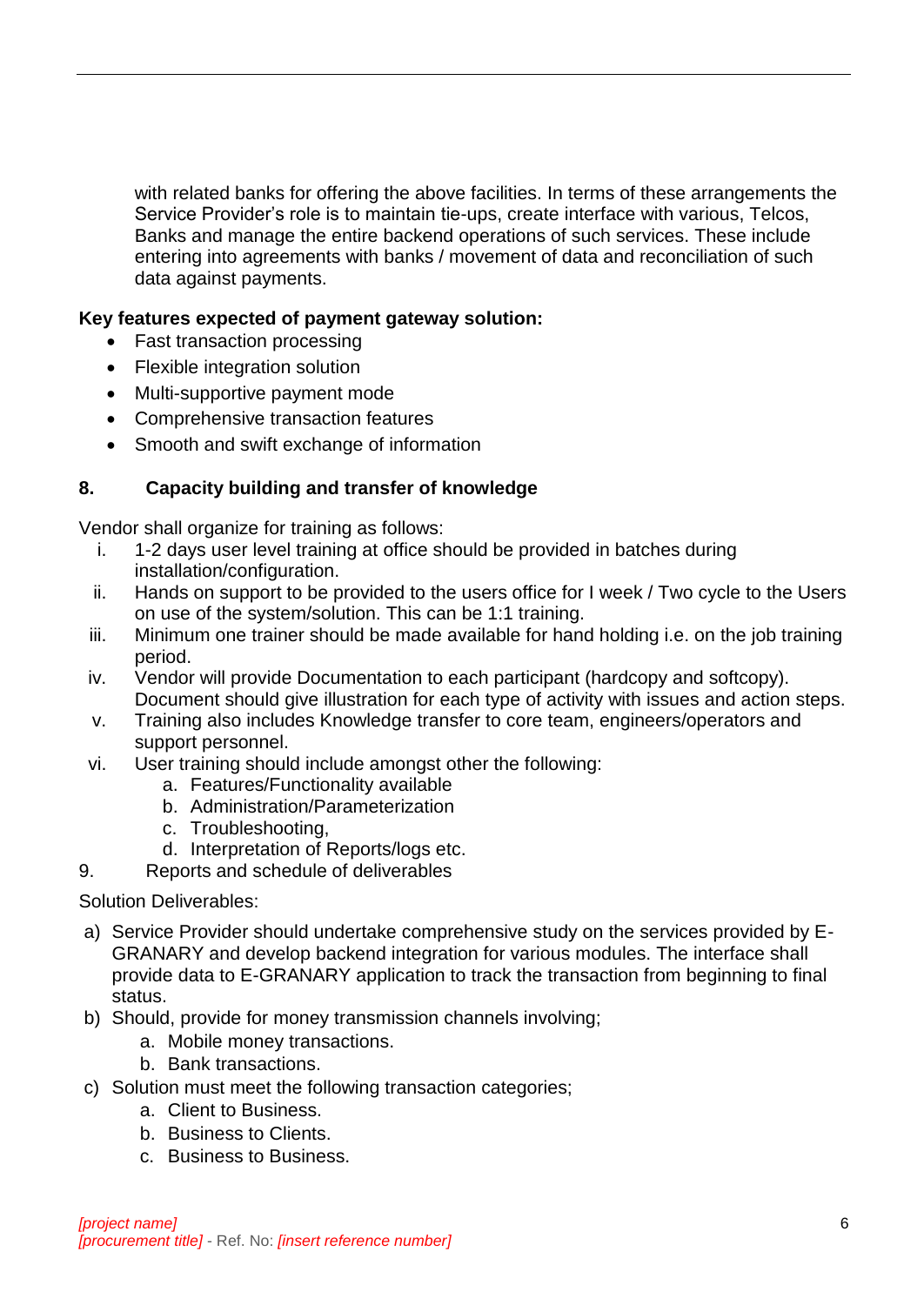- d) Service Provider shall create an exclusive customer interface for monitoring the transactions as per the directions of E-GRANARY from time to time.
- e) Service Provider shall permit E-GRANARY to access the transaction data from the E-GRANARY infrastructure that will be confirmed.
- f) Payment Gateway Transactions shall incorporate a strong SSL encryption (128 bit) with real time Authorization and capture of transactions. Mobile and card payments should be supported.
- g) Payment transactions should use secure servers that encrypt all Credit Cards, / Banking / Personal information. These servers should operate behind security firewalls to ensure maximum protection of the customer's information and use of industry- standard SSL (Standard Sockets Layer) technology, for this data encryption.
- h) Payment Gateway shall give access to all mobile money wallets and multiple banks.
- i) The system should be incompliance with the Payment related guidelines
- j) The payment gateway shall generate Authenticated receipts as proof of transactions and automated generated intimation for the payment sent to the payer/candidate through email and SMS, for various scenarios like successful transaction or failed transaction.

#### **10. Consultant's qualifications and experience**

#### Key expert 1: Team leader

Qualifications and skills

- Minimum 3 Years of experience in Development & integration of payment gateway, API's & other payment stacks.
- Expertise in Core and Web Java, object-oriented design, analysis and design patterns, J2EE designing skills/ Python/Golang

General professional experience

- Experience in Working on backed development of Mobile banking solutions.
- Experience in Working on various payment/wallet solutions/IOT Solutions.
- Integration of banking/payment solution to Core Banking system or payment banking system.
- Working on Ideas to create innovative payment solutions.
- Need to design robust business logic including error handling.

Specific professional experience

- Experience in Programming skills in core java using primitive data type , use of core java data structure.
- Expertise in Core and Web Java, object-oriented design, analysis and design patterns, J2EE designing skills/ Python/Golang.
- Having experience in development of Java Card applets for the mobile payment / banking sector.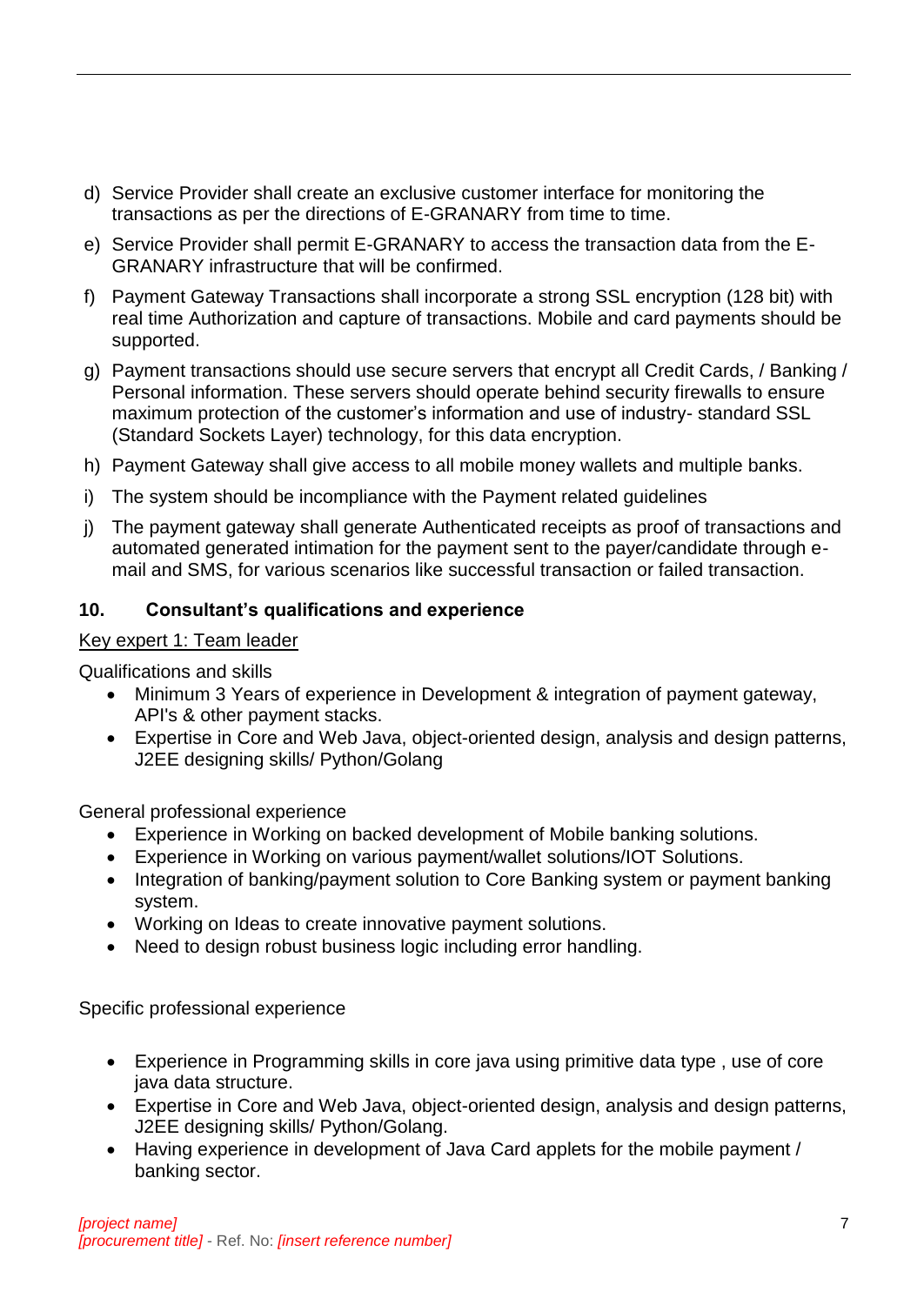- Strong knowledge in RESTful web services.
- Experience with common frontend tools like SASS/Stylus, Jade, Grunt/Gulp,etc

### Key expert 2:

Qualifications and skills

- Minimum 1.5 Years of experience in Development & integration of payment gateway, API's & other payment stacks.
- Expertise in Core and Web Java, object-oriented design, analysis and design patterns, J2EE designing skills/ Python/Golang

General professional experience

- Experience in Working on backed development of Mobile banking solutions.
- Experience in Working on various payment/wallet solutions/IOT Solutions.
- Integration of banking/payment solution to Core Banking system or payment banking system.
- Working on Ideas to create innovative payment solutions.
- Need to design robust business logic including error handling.

Specific professional experience

- Experience in Programming skills in core java using primitive data type , use of core java data structure.
- Expertise in Core and Web Java, object-oriented design, analysis and design patterns, J2EE designing skills/ Python/Golang.
- Having experience in development of Java Card applets for the mobile payment / banking sector.
- Strong knowledge in RESTful web services.
- Experience with common frontend tools like SASS/Stylus, Jade, Grunt/Gulp,etc

### **11. Location and period of execution**

The Consultant should complete the task within 60 days from signing of the contract. The Consultant will propose a detailed work plan schedule which will be finalized later with e-GRANARY.

e-GRANARY Technology Manager's office shall be responsible for managing supervision of the consultant and administration of the contract

### **13. Services and facilities to be provided by client**

- APIs for integrating to e-GRANARY platform
- E-GRANARY platform features documentation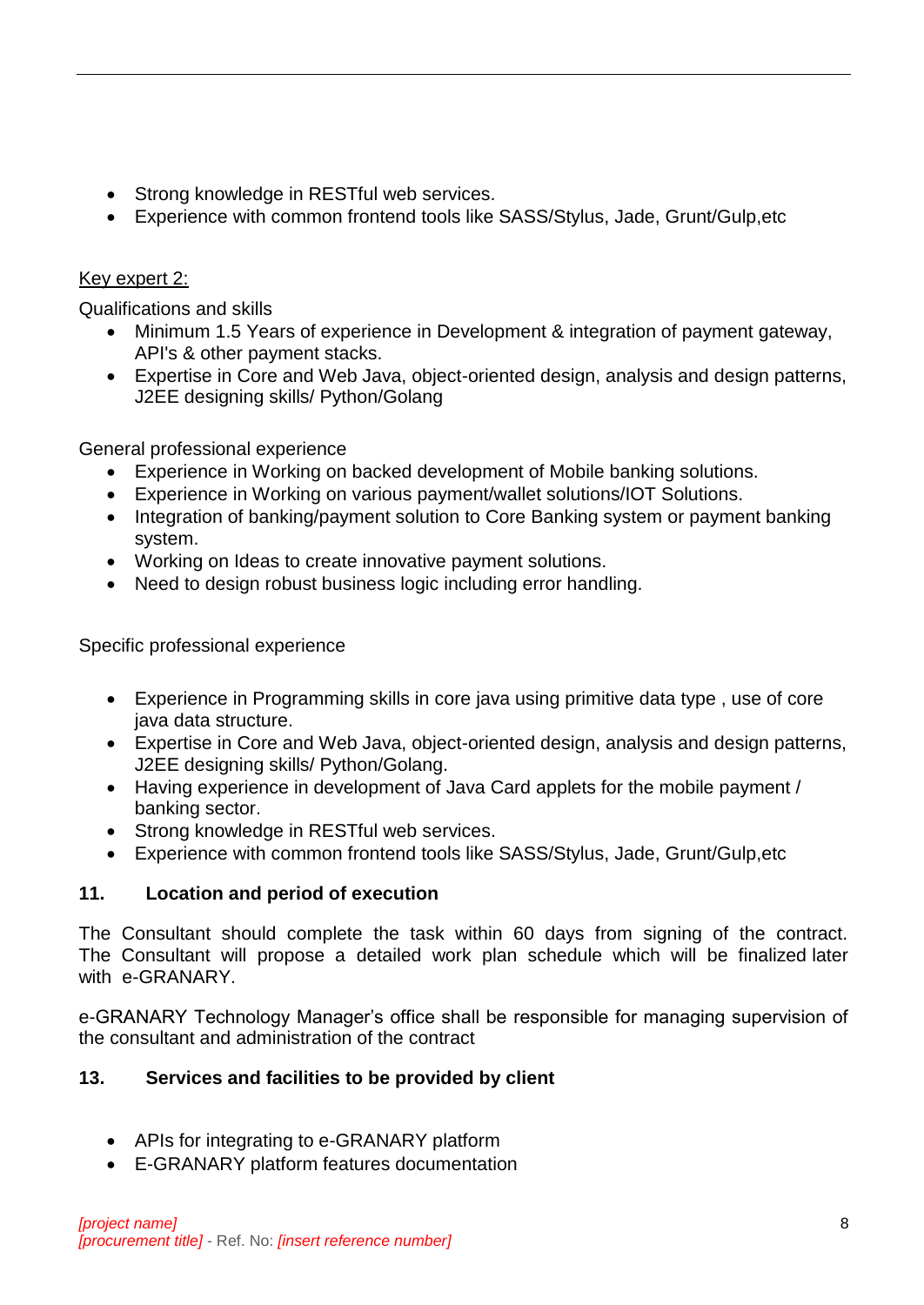- Notification services
- Organize a coordination meeting
- Provide feedback when and where necessary
- Payment to the consultant as per agreement
- Hosting infrastructure

#### **14. Services and facilities to be provided by the consultant**

- Integration work
- Development work
- Testing (UATs/FATs)
- Quality control
- Training
- Payment gateway full Documentation